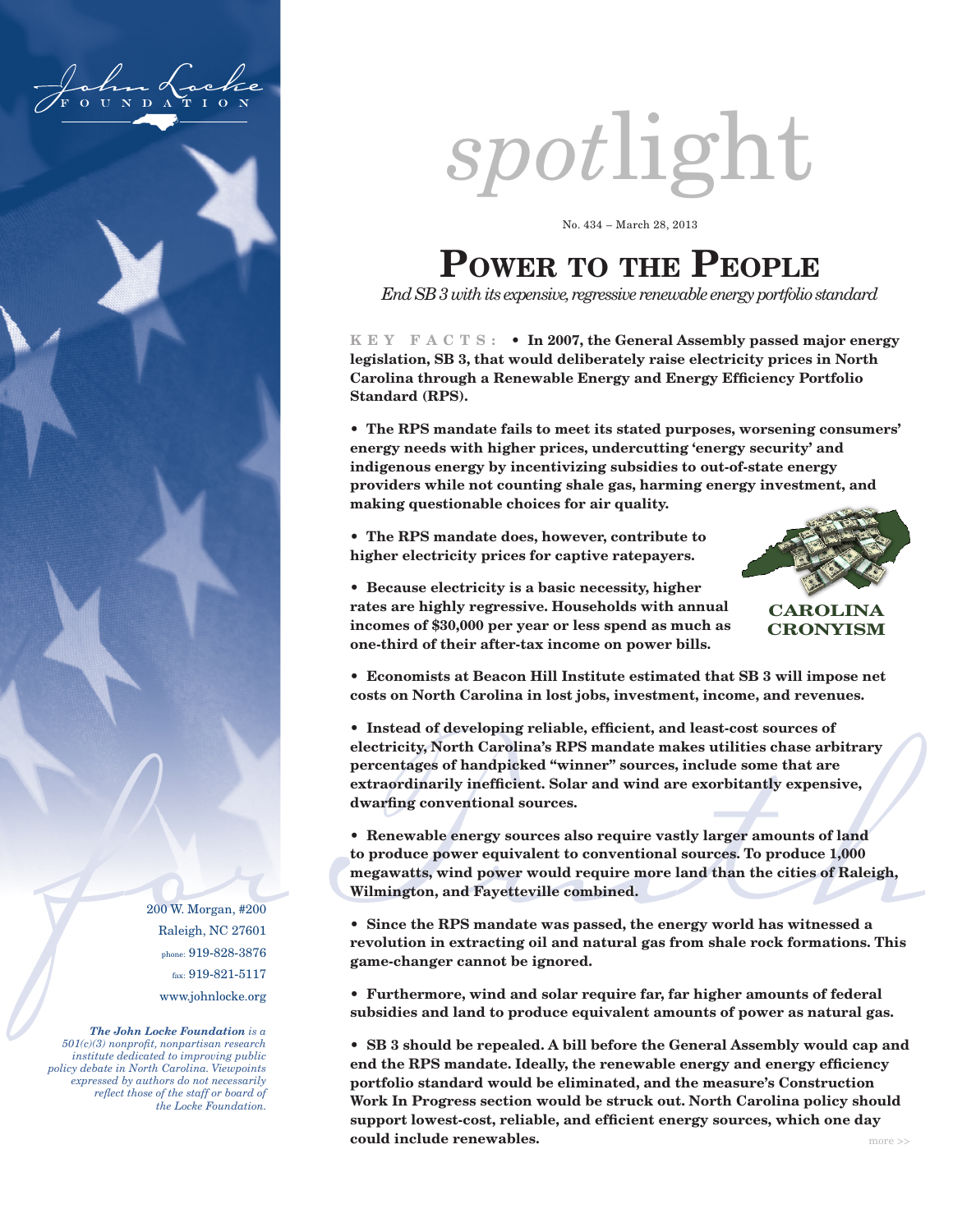i i n 2007, the General Assembly passed, and Gov. Mike Easley signed, major energy legislation that would deliberately raise electricity prices in North Carolina. Senate Bill 3 (SB 3) established a Renewable Energy and Energy Efficiency Portfolio Standard (RPS) in North Carolina for these stated purposes:

- a. Diversify the resources used to reliably meet the energy needs of consumers in the State.
- b. Provide greater energy security through the use of indigenous energy resources available within the State.
- c. Encourage private investment in renewable energy and energy efficiency.
- d. Provide improved air quality and other benefits to energy consumers and citizens of the State.1

SB 3 was supposed to meet those goals by mandating utility companies to generate at least 7.5 percent of electricity from "renewable" energy sources, meaning (see Table 1) solar, wind, hydroelectric (this source is restricted; allowable hydroelectric power facilities must have a generator capacity of 10 megawatts or less), geothermal, biomass ("including agricultural waste, animal waste, wood waste, spent pulping liquors, combustible residues, combustible liquids, combustible gases, energy crops, or landfill methane"), hydrogen, etc., but not "peat, a fossil fuel, or nuclear

| Table 1. Energy sources allowed to meet North Carolina's<br>renewable energy portfolio standard |                                |  |  |  |  |
|-------------------------------------------------------------------------------------------------|--------------------------------|--|--|--|--|
| Allowed                                                                                         | Not allowed                    |  |  |  |  |
| $\bullet$ Solar                                                                                 | • Natural gas                  |  |  |  |  |
| $\bullet$ Wind                                                                                  | • Nuclear                      |  |  |  |  |
| • Hydroelectric with generator                                                                  | $\bullet$ Coal                 |  |  |  |  |
| capacity $\leq 10$ MW                                                                           | $\bullet$ Oil                  |  |  |  |  |
| $\bullet$ Geothermal                                                                            | • Hydroelectric with generator |  |  |  |  |
| • Ocean current or wave energy                                                                  | capacity $> 10$ MW (by         |  |  |  |  |
| • Biomass                                                                                       | comparison, the typical coal   |  |  |  |  |
| • Waste heat and thermal energy                                                                 | plant is $667 \text{ MW}^3$    |  |  |  |  |
| $\bullet$ Hydrogen                                                                              |                                |  |  |  |  |

energy resource." It also mandated utilities to bring about an additional 5 percent reduction in energy use through energy efficiency measures.<sup>2</sup>

For good reason the renewables mandate in SB 3 has come under question. A bill currently before the state House (H.B. 298) would eliminate the renewable energy portfolio standard while honoring current renewable energy purchasing contracts, essentially capping the mandate at the present level of 3 percent.<sup>4</sup>

# *The main issue to captive ratepayers: what electricity costs*

Given that ratepayers have no choice in who provides their homes with electricity or from what sources they derive it, the overarching issue for ratepayers, especially poor ratepayers whose household budgets are significantly affected by electricity costs, is what it costs them to turn on the lights. Utilities should be interested in the lowest-cost, most reliable, and most efficient ways of generating electricity. RPS mandates pare away at that process, however, forcing utilities to make state-sanctioned compromises in their electricity bundles and ultimately their rates.

#### **Questionable means for murky goals**

SB 3's own justifications are an exercise in ipse dixit — as if simply by listing its purposes, the bill satisfies them. Pursuing the question of *how* the mandate meets its justifications leads to the discovery that it alternatively can't or doesn't.

#### *What do energy consumers need?*

Take purpose (a). The measure brings about a diversification of energy resources, but setting aside whether doing so is worth a state dictate, does that "*reliably* meet the energy needs of consumers"? It is clear that SB 3 intended "diversification" to refer merely to different kinds of power resources, not access to many power plants capable of producing electricity on demand. The main renewable resources promoted by SB 3 — wind and solar — are inherently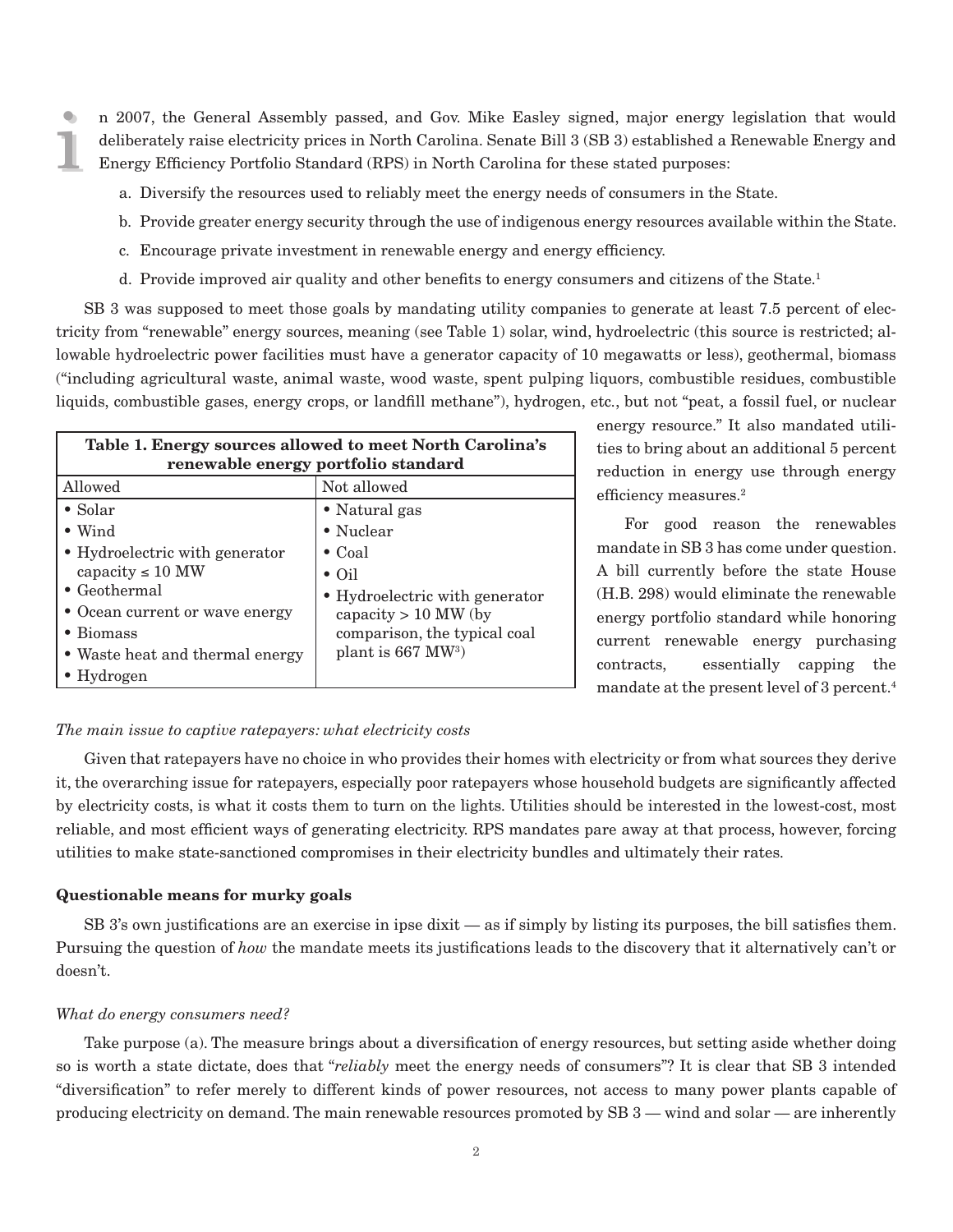*unreliable* resources. They work arbitrarily when the wind blows and the sun shines. Because of that, they require reliable backup generation from a coal or gas power source that can start and ramp up quickly.<sup>5</sup>

Furthermore, consumers' energy needs are not at all limited to power at the flip of a switch. What that power costs



**Chart 1. Average expenditures on residential electricity as a percentage of household budget by after-tax income and income level, 2001–20126**

them — the price to heat and cool their homes, power their lights, cook their food, refrigerate their perishables, heat their water, power their electronics, etc. — is a significant part of the equation. *Consumers' energy needs include electricity that is as inexpensive as is practicable.* 

This need is especially pressing for the poorest ratepayers, for whom electricity takes a significant proportion of their family budgets because it is an inescapable, basic household necessity. A review of numbers from a recent study of energy cost impacts on households showed that U.S. households with annual incomes of \$30,000 per year or less spent one-tenth

to as much as one-third (for the poorest households) of their after-tax income on electricity (see Chart 1).7

Furthermore on that point, a statement last summer to the North Carolina Utilities Commission from the Center on Poverty, Work and Opportunity at UNC Law School by center director Gene R. Nichol noted that "the average price of residential electricity has far exceeded income gains." Nichol wrote,

Between 1990 and 2010, the average residential price of electricity in North Carolina increased 29 percent, while median household income rose a mere 2.7 percent. Nationally, poorer households are spending an ever greater percentage of income on electricity. In 2012, families with a pre-tax income of less than ten thousand dollars are estimated to spend 19.5 percent of their household budget on residential electricity, up markedly from 15 percent in 2005 and 11.4 percent in 2001.

North Carolina electricity customers cannot choose their providers and have little choice but to accept each rate hike with stoicism, no matter how unfairly the costs may have been allocated.<sup>8</sup>

The importance of ratepayers being captive to a monopoly provider of electricity cannot be overstated.

# *What is 'energy security,' and how is it measured?*

Purpose (b) not only makes it the state's business to provide something called "energy security," but also assumes that it is presently of an insufficient amount (the call is for "*greater* energy security") and that its lack can be rectified "through the use of indigenous energy resources." The notion of energy security is completely without definition,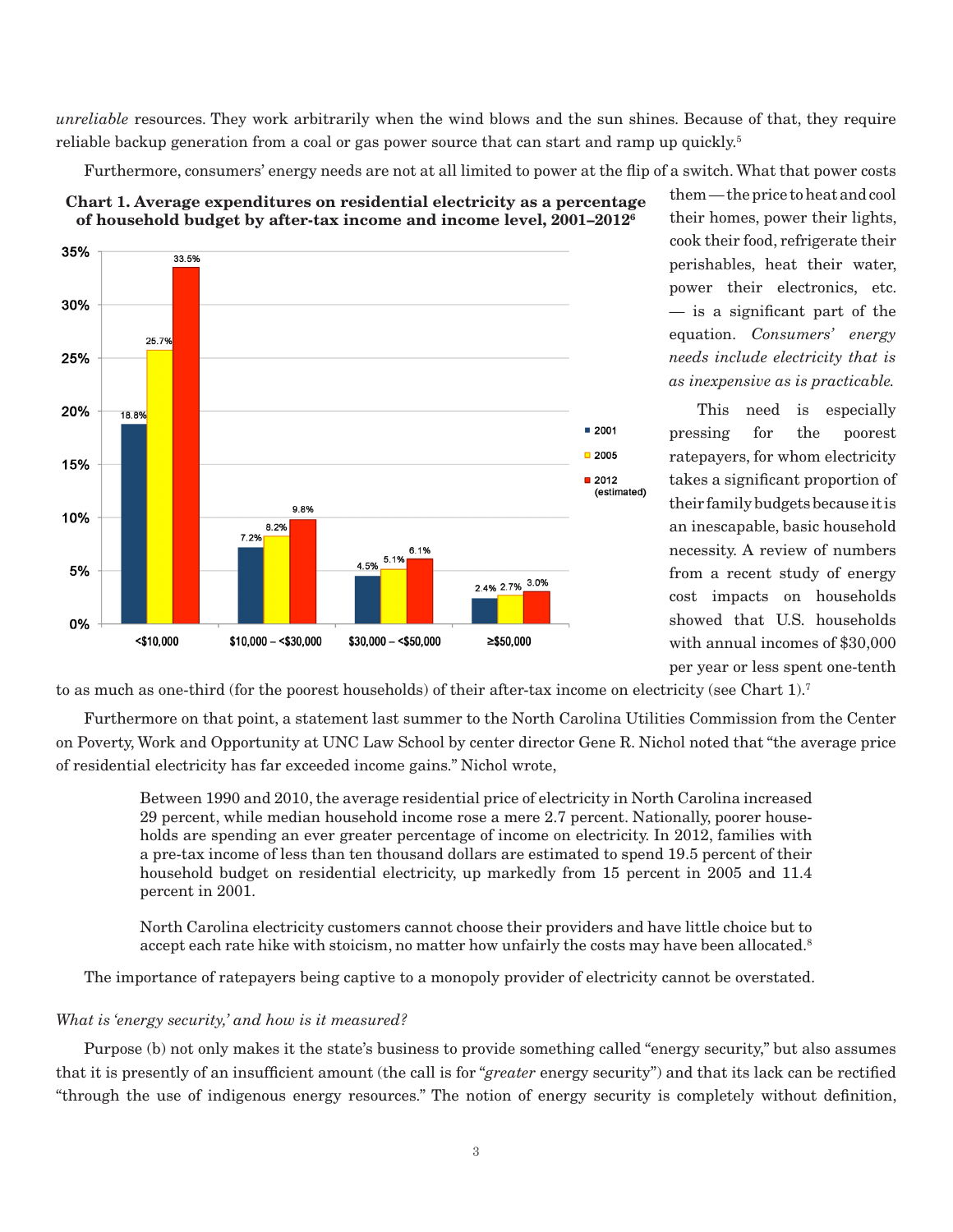let alone quantification. The only apparent threat to energy resources in North Carolina is political meddling from without (Pres. Barack Obama has openly spoken of causing energy prices to "skyrocket" and bankrupt coal companies,  $9$ for example, and North Carolina is expected to be the 10th hardest hit<sup>10</sup> by new Environmental Protection Agency regulations) or within (e.g., former Gov. Bev Perdue's veto last year, which was overridden, of SB 820,<sup>11</sup> allowing North Carolina to begin setting up the regulatory and permitting processes for future oil and gas exploration through horizontal drilling and hydraulic fracturing).

Even granting that energy security is a measurable thing, is it addressed by indigenous energy resources, and if so, what are they? Oil and gas from shale rock formations, such as in the Deep River and Dan River basins, don't count per SB 3. Predominantly, wind and solar supposedly do. Curiously, the same year that SB 3 was passed, the North Carolina Utilities Commission had signed on to a letter with eight other Southeastern U.S. states' utilities commissions urging Congress to *reject* a federal renewable energy portfolio standard because

The reality is that not all states are fortunate enough to have abundant traditional renewable energy resources, such as wind … this is especially true in the Southeast and large parts of the Midwest.

Because of the limited availability and cost-effectiveness of traditional renewable energy resources, we are deeply concerned that our utilities will be forced to buy renewable energy credits from the federal government. Correspondingly, our retail electricity consumers will end up paying higher electricity prices, with nothing to show for it.12

That notwithstanding, a key effect of SB 3's passage was incentivizing utilities to meet 25 percent of the RPS mandate by subsidizing renewable energy providers *outside* of North Carolina.13

# *Does picking 'winners' require ignoring opportunity costs?*

Building on the assumptions of (a) and (b), purpose (c) seeks to drive investor behavior. The question of whether it is any of the state's business to "pick winners and losers" is a perennial one in public policy debates. A state government that deliberately seeks — through legislation, regulation, targeted incentives programs, red tape and roadblocks on competitors, etc. — to favor one market provider over others is *engaging in cronyism*, regardless of whether officials believe they are serving the interests of a public that doesn't know better.14 Applying such cronyistic policies to a statesponsored monopoly only compounds the problem for the people who are affected — in this case, captive ratepayers.

The mandate and state incentives have, of course, prompted investment in renewable energy and energy efficiency efforts. The question is whether that change is a net positive for North Carolina. Industry studies that highlight only the benefits of the incentives miss the very real but unobservable opportunity costs of forcing economic activity in their direction as opposed to where people would have freely chosen. Doing so ignores a foundational principle of economics: that resources are scarce and have alternative uses. Diverting resources *coercively* takes them away from where they would be employed voluntarily, i.e., where they offer the best return on the investment, creating the most wealth and employment opportunities. The mandate creates economic benefits in the state-directed area, but those benefits come at the price of lost investment, wealth, and employment from other, more lucrative uses.15

Including opportunity costs in the analysis, economists at the Beacon Hill Institute at Suffolk University in Massachusetts estimated that by 2014 SB 3 would lead to a net *reduction* in investment in North Carolina by over \$37 million (2009 dollars).16

Furthermore, as economist Jonathan A. Lesser pointed out, mandate-driven investment into subsidized renewable energy sources also drives out otherwise competitive electricity generators and dissuades future investment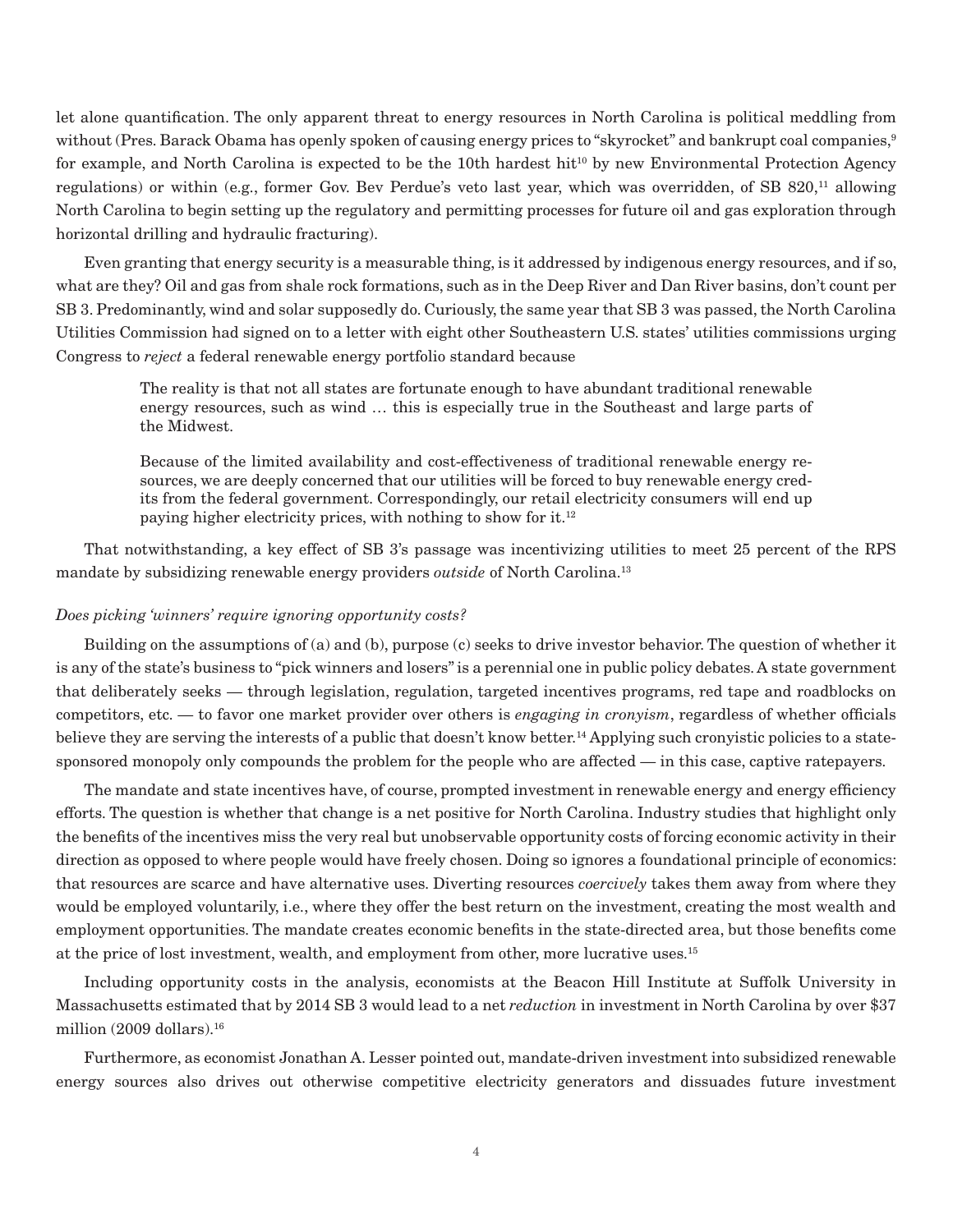in unsubsidized electricity sources. As Lesser asks, "why invest scarce capital in a market that politicians are manipulating?"17 The end result is higher electricity prices and reduced economic growth.

### *Let alone why, how is air quality to be improved?*

Purpose (d) lists improving air quality as a final justification for SB 3's mandate. As with "greater energy security," this purpose begs the question whether legislative action, this action, was necessary to improve air quality. As Dr. Roy Cordato of the John Locke Foundation has shown, North Carolina's air quality — particularly with respect to ozone pollution — had been improving for years before SB 3 passed.18 Furthermore, this air quality improvement was in line with air-quality improvement in surrounding states.19 It was essentially a justification in search of a problem that simply wasn't there.

Nevertheless, with the RPS mandate facing legislative scrutiny, there has been no evidence using actual pollution data demonstrating that the mandate is responsible for improving air quality and cutting air pollution. Given the special interests invested in keeping the mandate and its subsidies in place, it is reasonable to think that if such evidence were available, it would be publicized. That advocates for continuing the RPS mandate have invested in studies claiming to demonstrate *economic* benefits from the mandate while producing no study showing its environmental benefits is telling.

SB 3's means of improving air quality are also questionable. One of the cleanest energy sources with respect to air quality, nuclear, which emits no carbon dioxide, sulfur dioxide, or nitrogen oxides,<sup>20</sup> is expressly listed as an unapproved source. Natural gas, including shale gas extracted through horizontal drilling and hydraulic fracturing, is considered a fossil fuel and therefore is also an unapproved source. Nevertheless, in the European Union, natural gas is considered a "green," low-carbon fuel source.<sup>21</sup>

Approved sources wind and solar require fast-starting, fast-ramping coal or gas power plants to provide balancing generation, significantly diminishing their air-quality virtues. Furthermore, the frequent cycling of the balancing coal plants keep them operating at less than peak efficiency, producing greater emissions than they would otherwise. It also risks causing expensive damage to the plants. A study of emissions from coal plants tied to wind power plants in Colorado and Texas found increased emissions of carbon dioxide, sulfur dioxide, and nitrogen oxide because of cycling.<sup>22</sup>

Solar panel production is also fraught with risk of hazardous waste.<sup>23</sup> Bankrupt U.S. solar panel makers Solyndra<sup>24</sup> and Abound Solar<sup>25</sup> both left toxic waste messes at their facilities. A 2009 report by the Silicon Valley Toxics Coalition warned of "extremely toxic materials or materials with unknown health and environmental risks" being used in new solar photovoltaic panels and highlighted the potential end-of-life disposal problems they posed.<sup>26</sup>

Constructing Apple's 100-acre solar farm in Maiden, N.C., required clear-cutting and burning that, for three years, often left the air "so smoky, you couldn't breathe," as one resident put it to WSOC-TV, "real bad, just like a big old smog." Another complained that "You could hardly see and it (went on) for miles down the highway."<sup>27</sup>

Meanwhile, burning biomass — wood, swine waste, poultry waste, etc. — would, if anything, harm air quality. Converting cropland to biofuels may also lead to a net increase in carbon dioxide emissions.<sup>28</sup> In 2010, Duke Energy won approval from the N.C. Utilities Commission to have two of its coal-fired power plants classified as renewable facilities to burn a combination of coal with wood chips (even whole trees). The North Carolina Court of Appeals agreed with the NCUC's decision.<sup>29</sup>

# **Renewable energy portfolio standards in other states**

North Carolina is the only state in the Southeast to have a renewables mandate. Nevertheless, thirty states and the District of Columbia have some kind of enforceable RPS mandate.30 Studies of different states' RPS mandates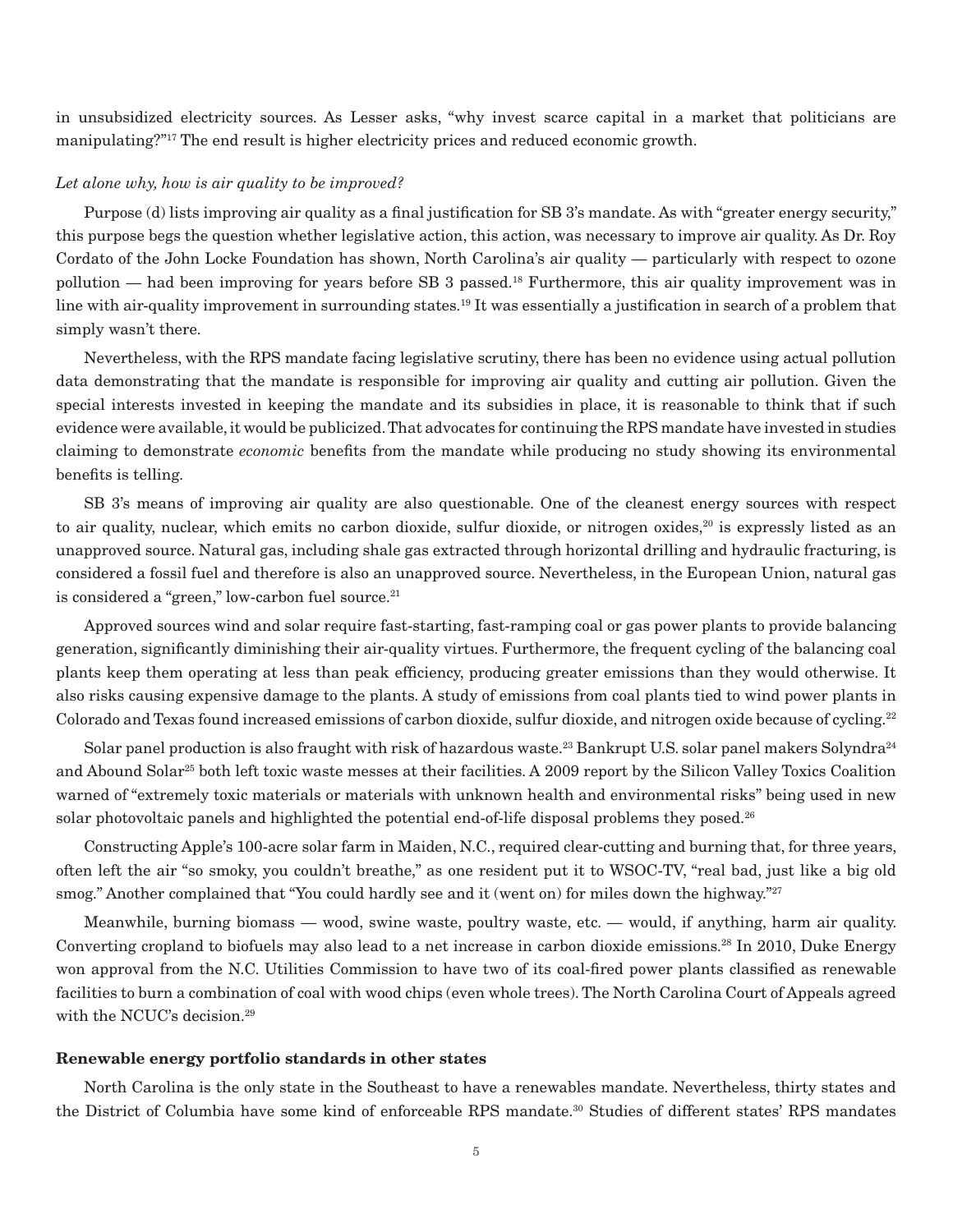have similar results: they cost electricity ratepayers more, and they cause harm to their states' economies, costing jobs, investment, and disposable income (see Table 2).

| <b>State</b>   | <b>Study</b><br>target<br>year | Net cost,<br><i>in millions</i><br>(2012S) | Electricity<br>cost increase<br>(percent) by<br>target year | Jobs<br>lost   | Real disposable<br>income lost, in<br>millions (2012 \$) | Investment<br>lost, in millions<br>$(2012 \text{ } \frac{\pi}{2})$ | Annual house-<br>hold electricity<br>cost increase<br>$(2012 \text{ } $)$ |
|----------------|--------------------------------|--------------------------------------------|-------------------------------------------------------------|----------------|----------------------------------------------------------|--------------------------------------------------------------------|---------------------------------------------------------------------------|
| California     | 2020                           | \$5,096                                    | 13%                                                         | not calculated | not calculated                                           | not calculated                                                     | not calculated                                                            |
| Colorado       | 2015                           | \$1,443                                    | 40%                                                         | 18,380         | \$1,972                                                  | \$247                                                              | not calculated                                                            |
| Delaware       | 2026                           | \$326                                      | 18.1%                                                       | 2,159          | \$306                                                    | \$52                                                               | \$283                                                                     |
| Kansas         | 2020                           | \$644                                      | 45%                                                         | 12,110         | \$1,483                                                  | \$191                                                              | \$660                                                                     |
| Maine          | 2017                           | \$145                                      | 8%                                                          | 995            | \$11                                                     | \$85                                                               | \$365                                                                     |
| Minnesota      | 2025                           | \$2,415                                    | 24%                                                         | 11,271         | \$1,431                                                  | \$115                                                              | \$279                                                                     |
| Missouri       | 2021                           | \$1,410                                    | 14.8%                                                       | 6,065          | \$675                                                    | \$75                                                               | \$195                                                                     |
| Montana        | 2015                           | \$237                                      | 18%                                                         | 1,874          | \$184                                                    | \$21                                                               | \$149                                                                     |
| New Mexico     | 2020                           | \$652                                      | 20%                                                         | 2,859          | \$490                                                    | \$41                                                               | \$168                                                                     |
| North Carolina | 2021                           | \$1,975                                    | not calculated                                              | 3,592          | \$46                                                     | \$61                                                               | not calculated                                                            |
| Ohio           | 2025                           | \$1,427                                    | 9.3%                                                        | 9,753          | \$1,097                                                  | \$79                                                               | \$123                                                                     |
| Oregon         | 2025                           | \$1,044                                    | 24.0%                                                       | 17,530         | \$179                                                    | \$153                                                              | \$260                                                                     |
| Pennsylvania   | 2025                           | \$2,550                                    | 11.9%                                                       | 17,380         | \$1,660                                                  | \$205                                                              | \$170                                                                     |
| Wisconsin      | 2016                           | \$208                                      | 2.4%                                                        | 1,780          | \$128                                                    | \$18                                                               | \$25                                                                      |

Table 2. Effects of Different States' Renewable Energy Portfolios on Their Economies<sup>31</sup>

For North Carolina, Beacon Hill economists estimated that SB 3 will, by 2021, have a net cost for North Carolina's economy of nearly \$2 billion, including the losses of nearly 3,600 jobs, \$46 million in disposable income, and \$61 million in investment (these figures are given in 2012 dollars to align with the other figures in the chart; the original figures were given in 2009 dollars).32

The reasons for such expensive negative effects of SB 3, study authors point out, are many:

Since renewable energy generally costs more than conventional energy, many have voiced concerns about higher electricity rates. Moreover, since North Carolina has a limited ability to generate renewable energy, the state will start from a low power generation base. In addition, some renewable energy sources — wind and solar in particular — require the installation of conventional backup generation capacity for cloudy, windless days. The need for this backup further boosts the cost of renewable energy.<sup>33</sup>

As in North Carolina, legislators in some other RPS states are questioning the mandates. As of this writing, there are bills to lessen or repeal RPS mandates in Kansas, Minnesota, Ohio, Texas, West Virginia, and Wisconsin,<sup>34</sup> and bills to modify RPS mandates in Illinois, Maryland, Missouri, Montana, Ohio, Oregon, Virginia (voluntary RPS), West Virginia, and Wisconsin.35

# **Double-digit rate hikes on captive ratepayers**

Residential electricity prices in North Carolina have been steadily increasing since the turn of the century (see Chart 2). The renewables mandate has done nothing to arrest that process, of course. In October 2012, Progress Energy Carolinas, now a subsidiary of Duke Energy, sought its first electricity rate increase from the N.C. Utilities Commission in a quarter century. The original request from Progress Energy included hiking residential rates by an average of 14.2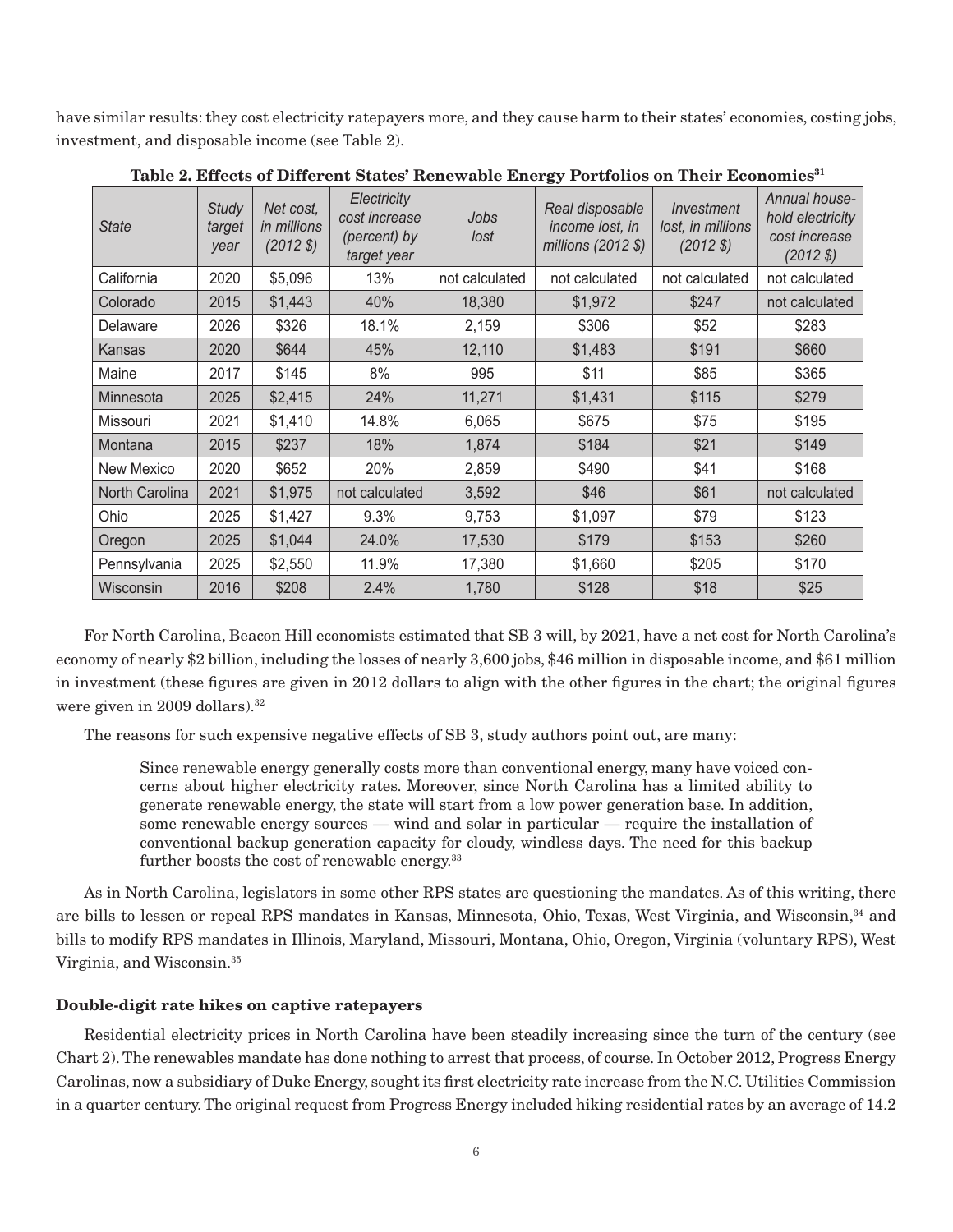

**Chart 2. Residential electricity prices in NC, 1993–2012 (cents/kwhr)**

percent, which officials said would more accurately reflect the cost of supplying power to residential customers.36

WRAL reported Progress's rationale for such a large rate increase: that "it would help the company as it transitions to cleaner energy."37 In other words, Progress basically admitted that the RPS mandate is driving large rate increases.

Current rate discussions have Progress wanting to raise residential rates by 7 to 8 percent while cutting rates for large industrial customers by 4.2 percent.<sup>38</sup> NC WARN has pointed out, however, that terms of

*Source: U.S. Energy Information Administration*

a proposed settlement between Progress Energy and the Public Staff would boost residential rates 10.42 to 10.76 percent.39

Duke Energy has also requested rate increases this year, which include an additional 11.7 percent on residential rates.40 That request comes a year after Duke received a 7.2 percent rate increase on residential rates. That higher rate

was less burdensome than Duke's original request, which was for a residential rate hike of *17 percent*. 41

Days after H.B. 298 was originally filed, Duke attempted to portray the RPS mandate in a more favorable light, politically, with respect to cost. As reported in *The News & Observer*, Duke "plans to slash its 22-cent monthly charge to customers, a fee collected in utility bills to cover the cost of renewables" and instead offer "a monthly bill credit of one penny a month" that would, in part, "account for previously overestimated costs of projects that were not built and replaced with cheaper solar farms."42

Consecutive years of requesting double-digit percentage increases in residential rates — which they acknowledge was driven by the RPS mandate — effectively cancels out a penny's worth of supposed solar savings, however.

Furthermore, the March 2013 "Carolina Regulatory Update" from Resource Supply Management (RSM) reported the following (emphasis added):

**Chart 3. Total federal subsidies of electricity source (millions, \$2010)**



*Source: U.S. Energy Information Administration*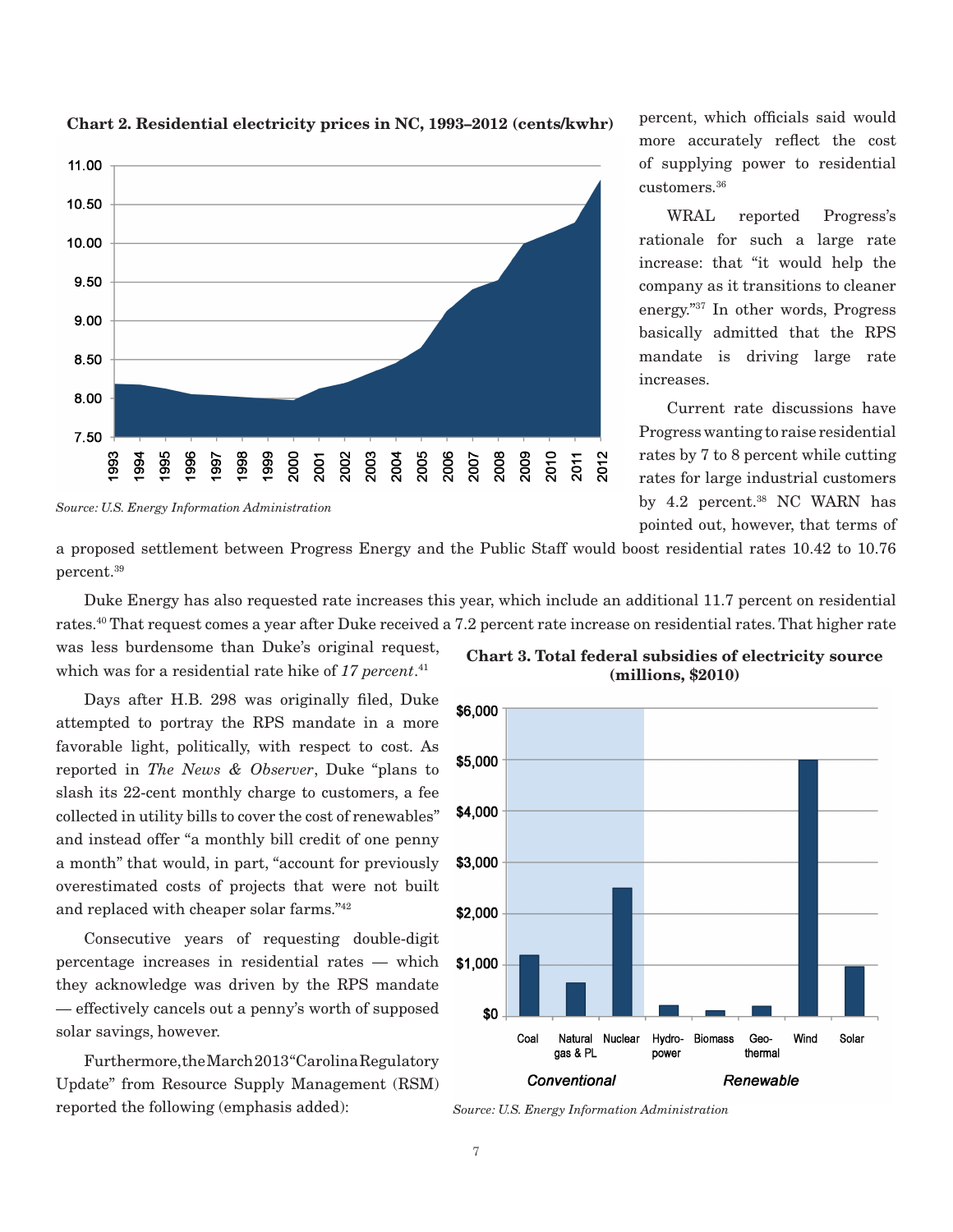On March 6, 2013, Duke Energy filed a petition with the NCUC to adjust the fuel and energy efficiency components of customer bills. The filing proposes no changes in the fuel charge, but the charges related to Demand Side Management (DSM) and Energy Efficiency (EE) programs will increase. **The request is separate from, and in addition to, the 9.7% rate hike the utility requested in February**. The DSM/EE increases are being **justified by the investment in energy efficiency programs such as the Save-A-Watt pilot program**. If approved, residential customer charges for DSM/EE will increase by \$.002857 per kWh; and non-residential customer charges will increase by \$.000387 per kWh. …

Duke is also expected to file a separate petition soon to **increase rates relative to renewable energy investments required to comply with state law**. 43

Money being fungible, Duke's many rate-hike requests might be separate, but to captive ratepayers, the effect of higher prices will be just as burdensome.

# **Made to chase highly subsidized, highly inefficient, unproductive sources**

Instead of developing reliable, efficient, and lowest-cost sources of electricity, North Carolina's RPS mandate put utilities on the path of chasing arbitrary percentages of handpicked "winner" sources by legislators. Some of these sources are extraordinarily unproductive, despite federal subsidies. Chart 3 shows the federal subsidies for different electricity sources, conventional and renewable.

Chart 4 goes a step further and shows how these subsidies compare in terms of electricity generated; i.e., how much is a megawatt-hour of solar or wind power subsidized compared with a megawatt-hour of nuclear or gas power? The results yield a stark picture of actual efficiency of various sources of electricity: solar and wind are exorbitantly

expensive, dwarfing conventional sources.

There is disparity among conventional sources, too: relatively highly subsidized nuclear is also about five times as expensive as coal and natural gas. Nevertheless, wind is about 18 times more expensive than nuclear, while solar is nearly 250 times more expensive than nuclear.

Not only are renewable electricity sources currently requiring vastly greater federal subsidies to produce power equivalent to conventional sources, but also renewable power plants need a much bigger "footprint" on the map to do so. Chart 5 compares the acreage required by each kind of power plant to produce 1,000 megawatts of electricity.

Again, there is disparity among conventional sources as well, but they are dwarfed by the land required by renewable sources. Wind power, for example, would require more land than the area of the cities of Raleigh, Wilmington, and Fayetteville combined.44





*Source: U.S. Energy Information Administration*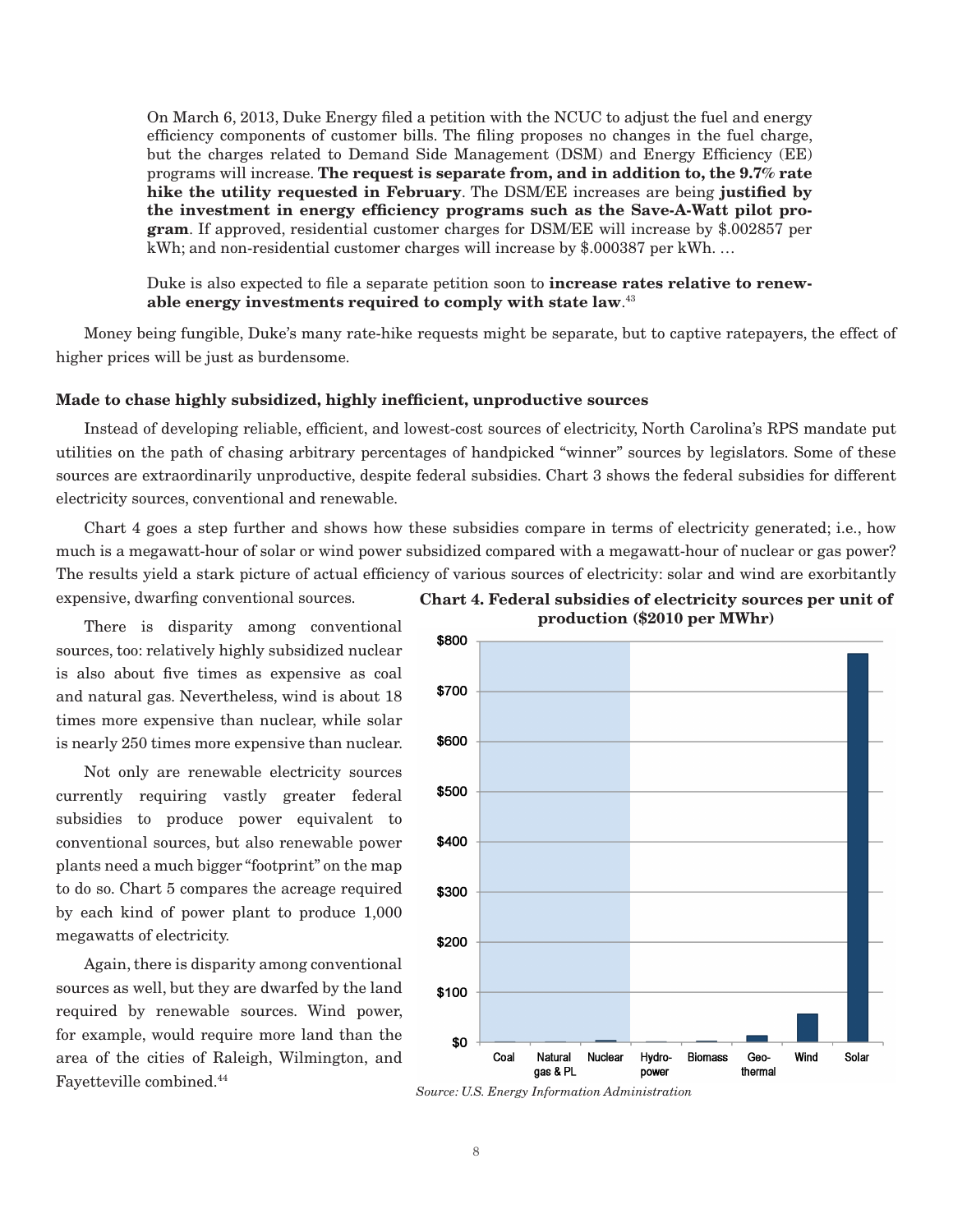

# **Chart 5. Land use for 1,000-MW equivalent power plant (in acres)**



achievable, to which this sampling of recent headlines attests:

- "Americans Gaining Energy Independence With U.S. as Top Producer" *Bloomberg*, 2/7/201245
- "Natural Gas Glut Pushes Exports" *The Wall Street Journal*, 10/4/201246
- "Center of gravity in oil world shifts to Americas"— *The Washington Post*, 5/25/201247
- "North America leads shift in global energy balance, IEA says in latest World Energy Output" International Energy Agency, 11/12/201248

Along with boosting energy security, the shale gas boom is also responsible for lowering energy-related carbon emissions in the U.S.<sup>49</sup> It is furthermore boosting manufacturing and job creation.<sup>50</sup> As economist James Pethokoukis observed, despite U.S. government policies heavily favoring "green" energy industries, nearly 20 percent of the goodpaying jobs actually being created in the U.S. are in oil and gas.<sup>51</sup>

Facts on the ground concerning shale gas essentially cover purposes (b) through (d) of the state's justification for its renewables mandate: it boosts "energy security," encourages private investment and job creation, and lowers energy-related carbon emissions. Two other findings (refer back to Charts 4 and 5) underscore the cost-competitiveness of plentiful natural gas in comparison with wind and solar. These concern the amount of federal subsidies and the amount of acreage to produce equivalent amounts of power: wind and solar require far, far greater amounts of federal subsidies and land to produce equivalent amounts of power relative to natural gas (see Table 3).

Chart 6 shows the difference in the amounts of land required by just conventional sources to generate 1,000 megawatts of electricity. Note that the scale of this chart is about 1/89th that of Chart 5, which included renewable sources.

# **The game changer: cheap, plentiful natural gas**

When SB 3 with its RPS mandate was passed in 2007, the revolution in extracting oil and natural gas from shale rock formations though the combination of horizontal drilling and hydraulic fracturing was just beginning to be realized. Since then, it has become impossible to ignore. The long-sought "energy security" prize of the U.S. becoming energy independent has suddenly become quite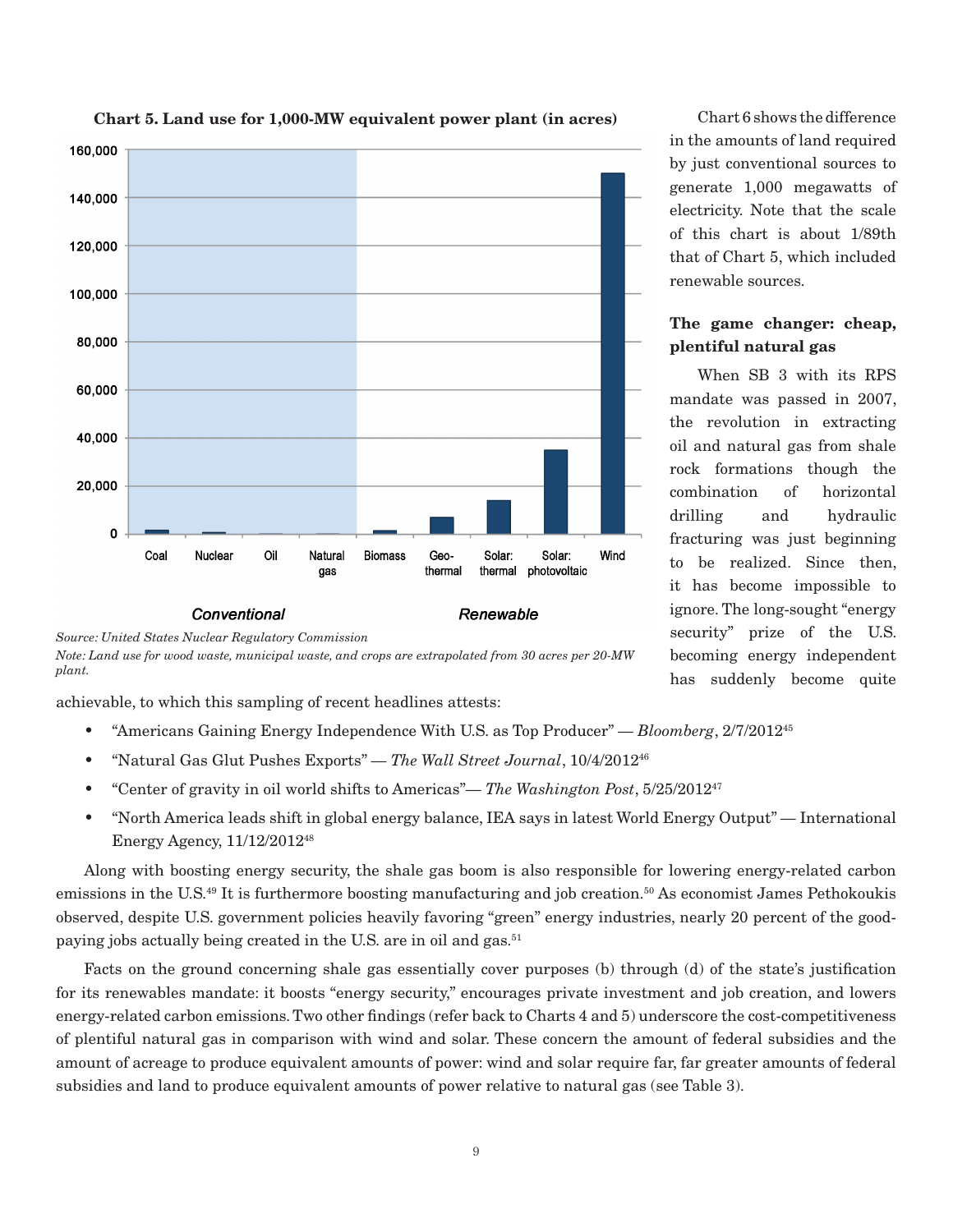| Resource                              | Wind                                   | $\mathcal{S}olar$ (photovoltaic)            |
|---------------------------------------|----------------------------------------|---------------------------------------------|
| Federal subsidies (to produce 1 MWhr) |                                        | 1,212 times more subsidies than natural gas |
| Acres of land (to produce 1,000 MW)   | 1,364 times more land than natural gas | 318 times more land than natural gas        |

# **Table 3. How much do wind and solar take to produce the same amount of power as natural gas?**

# **The mandate and more**

Though current legislation before the General Assembly focuses on the renewable energy portfolio standards,<sup>52</sup> the concerns over SB 3 extend beyond the mandate.

## *Buying electricity for out-of-state electricity customers*

Recall that letter to Congress opposing a federal renewable portfolio standard from North Carolina and other Southeastern states. The states told Congress they lacked "abundant traditional renewable energy resources of other parts of the country" and were therefore "deeply concerned that our utilities will be forced to buy renewable energy credits from the federal government." The reason for that concern was that "our retail electricity consumers will end up *paying higher electricity prices, with nothing to show for it*" (emphasis added).53

Unlike the other Southeastern states, under SB 3 North Carolina is visiting that very fear upon itself: utilities are allowed to meet up to 25 percent of the renewable energy mandate by purchasing renewable energy certificates (RECs) from out-of-state facilities and, owing to the state's geography and limited resources, will invariably do just that. In 2011, for example, fully 25 percent of the RECs that Duke and Progress Energy retired to achieve compliance were out-of-state RECs.54 The out-of-state facilities include, for example, numerous wind farms in Texas and solar facilities in California.55 Purchasing those RECs essentially subsidizes electricity for out-of-state consumers at an additional cost to North Carolina ratepayers, without them receiving any of the electricity they supposedly bought. Furthermore, these out-of-state purchases obviously do nothing to improve the state's air quality.56

#### *More money for nothing*

A little-noted aspect of SB 3 allows utilities to pass along to ratepayers the cost of building nuclear power plants, even if the plant is never completed. The "construction work in progress" (CWIP) portion of SB 3 shields utilities from all financial risks of building a nuclear power plant — and burdens captive ratepayers with those costs while removing incentives for utilities to pursue efficiency in construction.<sup>57</sup>

CWIP is coveted legislation for utilities wanting to construct nuclear plants, because even though the federal government (per the Energy Policy Act of 2005) authorized federal loan guarantees for nuclear plant construction of up to 80 percent, utilities still find the plants too expensive to find private investors to finance their construction.<sup>58</sup> The



**Chart 6. Land use for 1,000-MW equivalent conventional power plant (in acres)**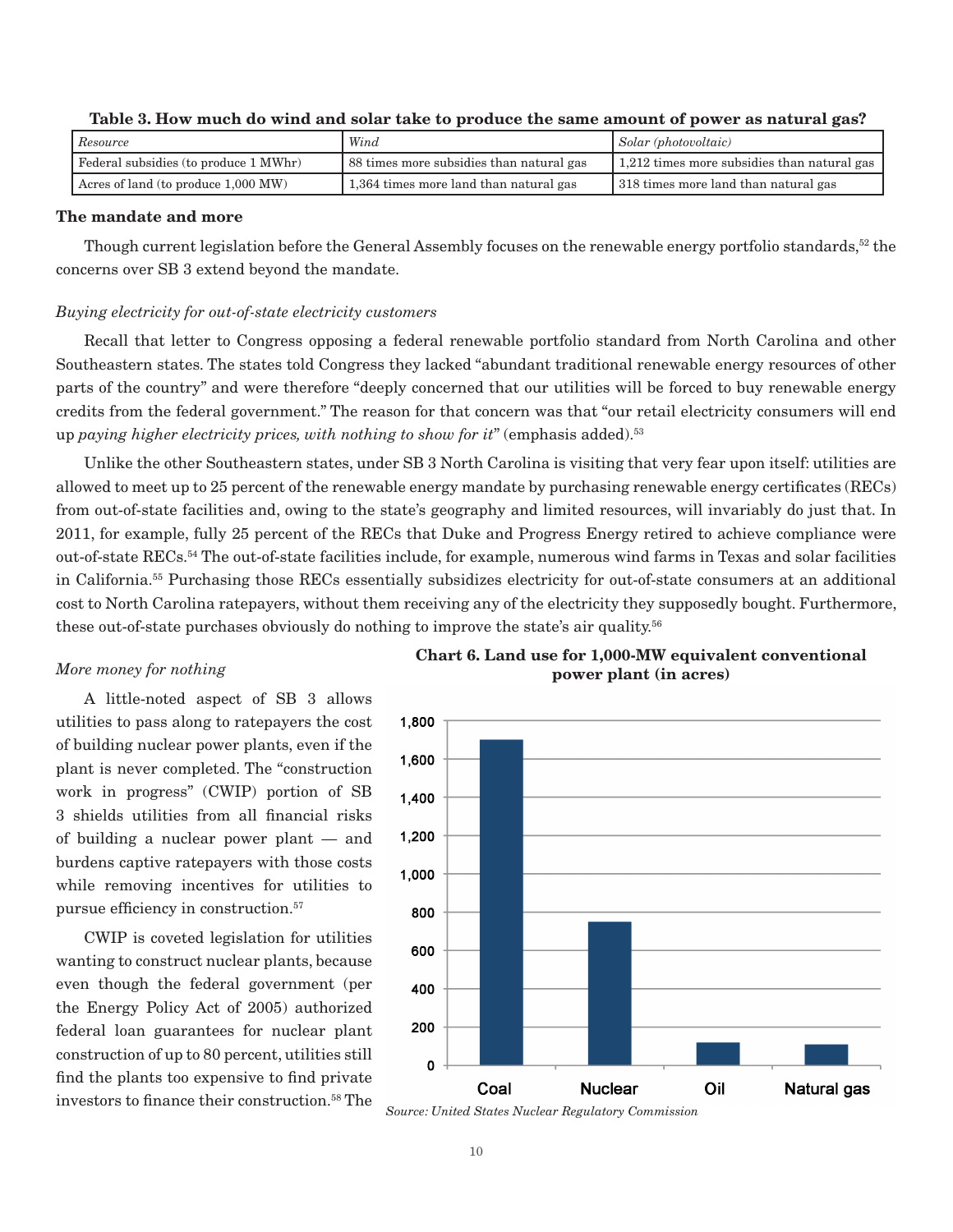argument for CWIP is that by having ratepayers finance the construction as it proceeds, they would avoid being hit by large rate increases when the fully constructed nuclear power plant comes on line and that it will help them avoid spending years and far more money paying interest. That argument assumes the plants will come on line and not be beset with huge cost overruns, but recent experiences in CWIP states South Carolina, Georgia, and Florida have shown otherwise.59 When Duke Energy recently pulled the plug on the Crystal River nuclear power plant upgrade, Florida ratepayers (for the Progress Energy subsidiary) had lost nearly \$100 million in CWIP rate hikes and were facing an additional \$264 million rate increase in the future.<sup>60</sup> Even before then, Sen. Mike Fasano (R–New Port Richey), one of the state senators who had initially supported CWIP, wrote an apology for it in the *Tampa Bay Times*, saying he now regarded it as "unfair to consumers and bad public policy."61

SB 3's support of energy-efficiency measures has resulted in a system that essentially rewards utilities for *not* generating electricity. Research by the Locke Foundation showed how ratepayers are made to pay a hidden tax on their utility bills to fund others' purchases of energy-efficient goods and services. This hidden tax is highly regressive, as wealthy ratepayers and businesses are more likely to use the subsidies than poorer captive ratepayers.<sup>62</sup> For example, when Progress Energy proposed its Small Business Energy Savers Program before the Utilities Commission, which would "pay flower shops, pizzerias and other small businesses up to 80 percent of the cost of installing energy-efficient equipment," here is how it was to be financed: "The company would be able to recover the costs of the program, including lost energy sales, from *all customers through rate increases*" (emphasis added).<sup>63</sup>

H.B. 298 would not repeal SB 3's CWIP provision. Nevertheless, it is a reform the legislature should consider.

# *Or was it a jobs bill?*

Notwithstanding the four statutory justifications for SB 3, supporters of its renewables mandate are arguing on the basis of one that is not in the bill: it's about jobs.

A recent study from RTI International and La Capra Associates, paid for by the North Carolina Sustainable Energy Association, used multiplier effects to suggest that "clean energy" development in North Carolina with related supply-chain and consumer spending effects is responsible for having "Created or retained 21,163 job years from 2007 to 2012."<sup>64</sup> The report used questionable counting methodology and failed to account for opportunity costs of the forced investment.<sup>65</sup>

A "job year" is a statistic invented by the Obama administration in promoting returns from the American Recovery and Reinvestment Act (i.e., the stimulus)  $-$  e.g., a single job on a stimulus project that lasted three years would count as three job years. The political advantage of the metric is that it suggests a highly inflated number of jobs.<sup>66</sup> Conflating jobs created *or retained* is another metric used by the Obama administration in measuring the effects of the stimulus, which not only inflated perceived job creation, but also made the reported figures unusable for all practical purposes.67 In this case, 21,163 job years from 2007 to 2012 would equate to over 4,233 jobs,68 but how many of them were new, permanent jobs vs. temporary construction jobs for renewable power infrastructure is entirely unclear.<sup>69</sup>

Nevertheless, the rhetorical slights-of-stat had their effect. In a March 19, 2013, "Point of View" editorial in *The News & Observer*, Tim Toben, former chairman of the NC Energy Policy Council, wrote that "During the depths of the great recession, the number of *solar energy-sector jobs increased by 21,160* while the general economy shed more than  $100,000$ " (emphasis added).<sup>70</sup> Toben's source for  $21,160$  solar energy-sector jobs is not specified, though it appears that figure is inferred from the RTI/La Capra study. That study, however, (a) never claimed 21,163 *jobs*, let alone (b) specifically *solar* jobs, nor did it (c) say the *increase* was by 21,163 — the figure was for job *years* created *or retained*, which lends itself to just that kind of misinterpretation.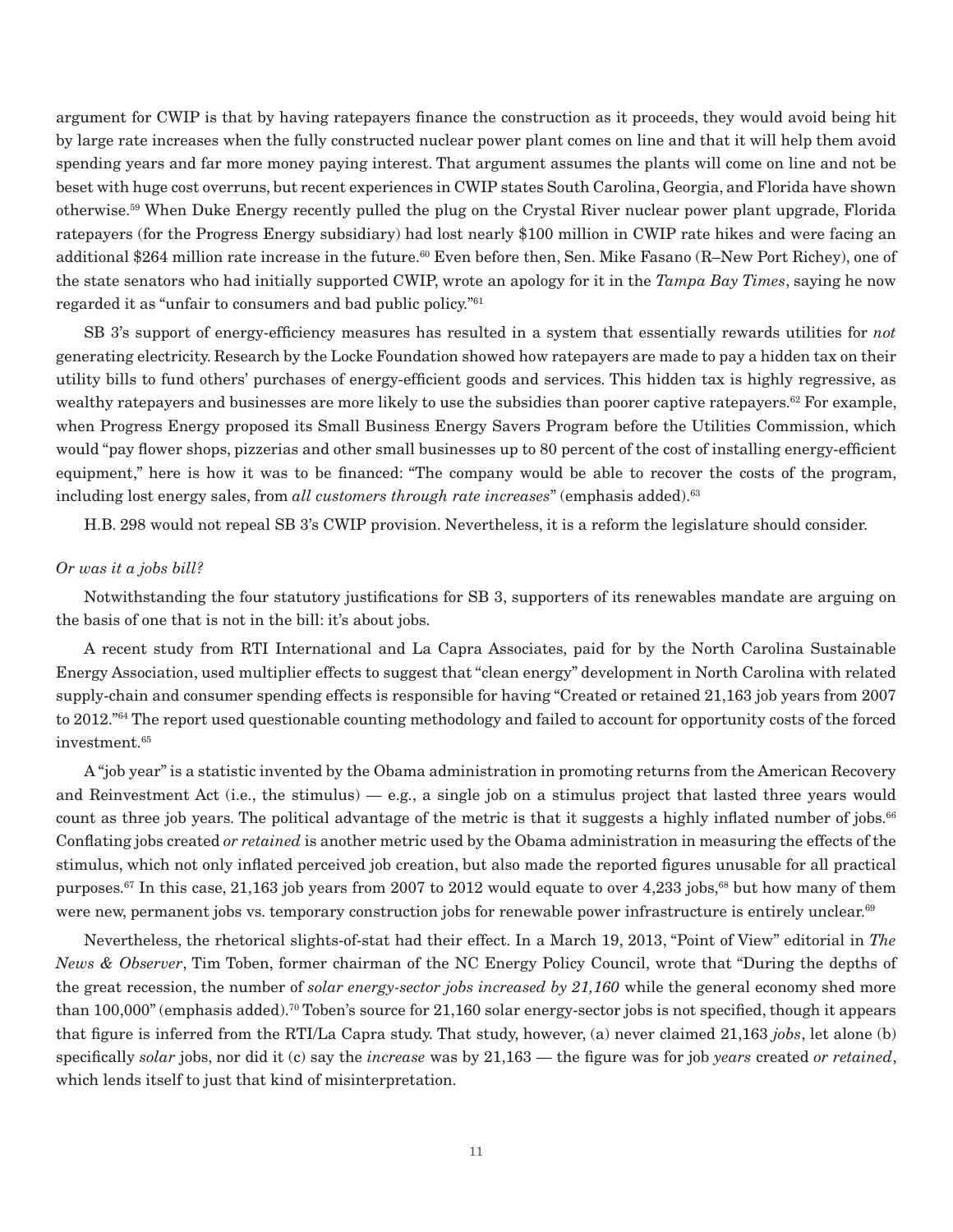# **Conclusion and recommendations**

SB 3 was passed in 2007 under justifications that the bill's mandate can't achieve. Using state policy to force an arbitrary percentage of electricity generation from unreliable, expensive sources cannot reliably meet consumers' energy needs. Whatever "energy security" is, it isn't helped by promoting only some kinds of indigenous energy resources and subsidizing renewable energy providers outside the state. Encouraging private investment in renewable energy and energy efficiency is of little consequence when the net effect is an overall loss of private investment and more expensive energy. Finally, if improving air quality were that important, the mandates would not exclude nuclear and natural gas while allowing the burning of wood and animal waste, and major renewable sources that need backup generation may, because of the necessary frequent cycling of balancing coal plants, actually lead to diminished air quality.

As in North Carolina under SB 3, renewable portfolio standards in other states are raising electricity rates on residences and causing losses in jobs, investment, incomes, and state GDPs. At present, renewable energy sources require far more subsidies to yield the same amount of energy as conventional sources. Renewable energy plants also need much more land to generate the same amount of energy as conventional sources.

Supporters of North Carolina's renewables mandate argue now that it leads to the creation (or retention) of jobs in renewable energy, though again that doesn't account for this "green cronyism" being bought by higher rates on captive ratepayers. SB 3 also makes ratepayers support businesses that decide to purchase subsidized energy-efficient goods and services, as well as utilities that wish to construct nuclear power plants without any risk to shareholders. These costs affect the poorest ratepayers the most; households with incomes of \$30,000 or less spend one-tenth to as much as one-third of their after-tax income on electricity. All of this occurs in a tightly restricted market where consumers are allowed no choice over their electricity providers.

For these reasons, SB 3 should be repealed. At the very least, as is currently under discussion, the renewable energy portfolio standard should be capped and ended. Ideally, the renewable energy and energy efficiency portfolio standard would be eliminated, and CWIP would be struck out. North Carolina policy should support lowest-cost, reliable, and efficient energy sources. One day those could include renewable sources, but it should be left to private entrepreneurs competing and seeking innovation to bring that about.

Meanwhile, rather than dictate energy source bundles to utilities, N.C. lawmakers should consider ways to free up electricity markets to less price-sensitive consumers who would like to be able to receive electricity from select sources, including solar and wind power, if given the opportunity.

*Jon Sanders is Director of Regulatory Studies at the* John Locke Foundation.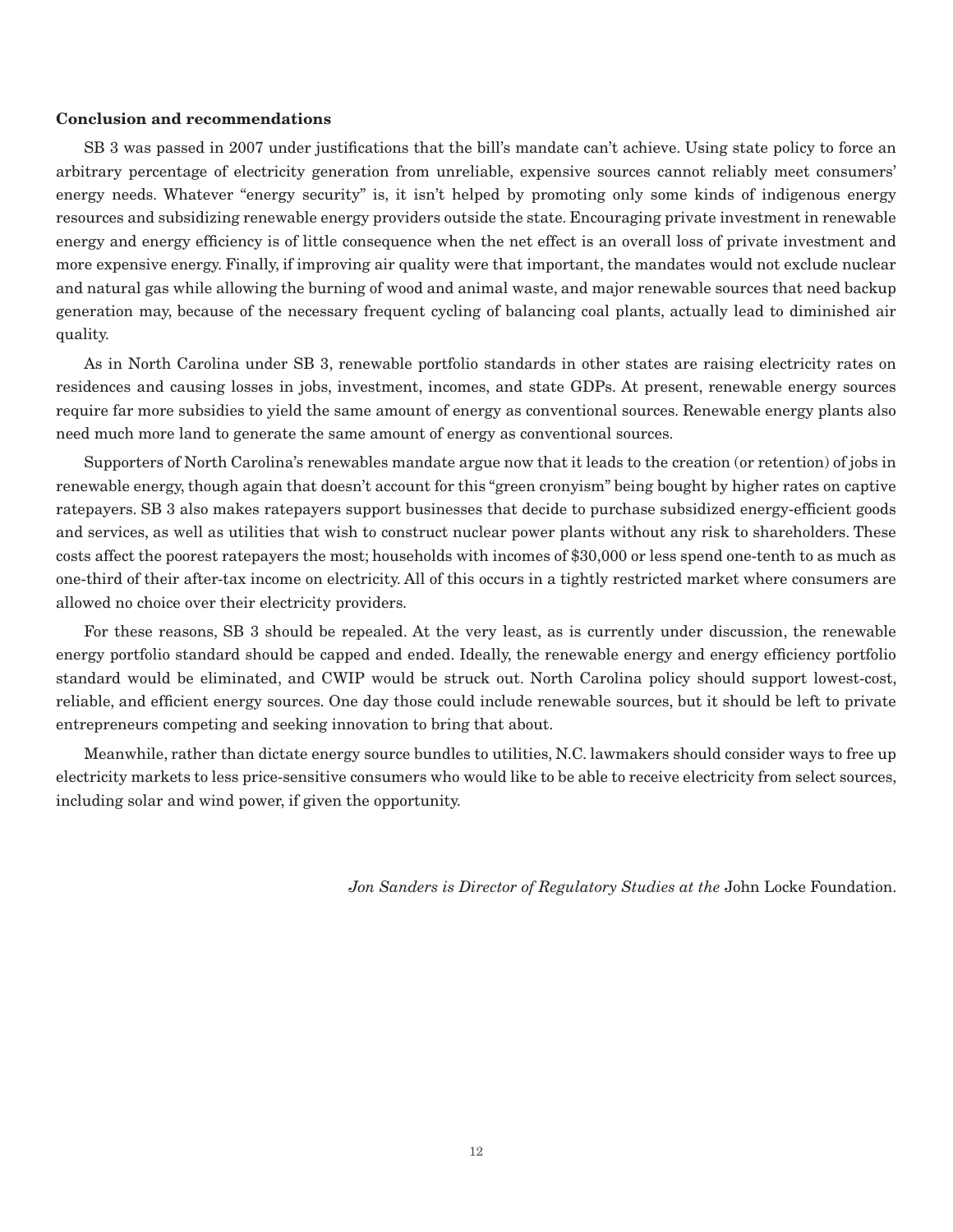# **Related Reading**

*Energy Efficiency, Economic Efficiency, and the Pretense of Knowledge* Dr. Roy Cordato JLF *Spotlight* No. 415, October 13, 2011 http://johnlocke.org/research/show/spotlights/266

*Time for a Change: New legislature should realign its positions on environmental issues* Dr. Roy Cordato JLF *Spotlight* No. 407, February 15, 2011 http://johnlocke.org/research/show/spotlights/258

> *Demand Management: Social engineering by any other name …* Dr. Roy Cordato JLF *Spotlight* No. 402, October 28, 2010 http://johnlocke.org/research/show/spotlights/253

> > *Costs of Solar vs. Nuclear: It's No Contest* Daren Bakst and Dr. Carlo Stagnaro JLF *Spotlight* No. 397, September 1, 2010 http://johnlocke.org/research/show/spotlights/248

*The Economic Impact of North Carolina's Renewable Energy and Energy Efficiency Portfolio Standards* David G. Tuerck, Michael Head, and Paul Bachman Beacon Hill Institute *Policy Study*, August 2009 http://johnlocke.org/research/show/policy%20reports/202

*Wind Power and the Ridge Law: N.C. Legislature Should Stop Providing Special Treatment for Wind Power* Daren Bakst JLF *Spotlight* No. 377, August 24, 2009 http://johnlocke.org/research/show/spotlights/228

*Energy Behavior Modification: The Failure and Arrogance of Centrally Planned Energy-Efficiency Programs* Daren Bakst JLF *Spotlight* No. 357, August 21, 2008 http://johnlocke.org/research/show/spotlights/208

> *Low-Cost Energy: Critical for the Economy and Our Way of Life* Daren Bakst JLF *Spotlight* No. 346, May 13, 2008 http://johnlocke.org/research/show/spotlights/196

*A Wind Power Primer: Emission reduction negligible for land-intensive, unreliable, noisy, ugly bird-killing turbines* Daren Bakst JLF *Spotlight* No. 345, March 7, 2008 johnlocke.org/research/show/spotlights/195

> *Electric Shock: North Carolinians would be required to pay for electricity in other states* Daren Bakst JLF *Spotlight* No. 329, August 6, 2007 http://johnlocke.org/research/show/spotlights/178

*Renewable Energy at all Costs: Legislation ignores the will of the public and would have unintended consequences* Daren Bakst and Geoffrey Lawrence JLF *Spotlight* No. 325, July 9, 2007 http://johnlocke.org/research/show/spotlights/174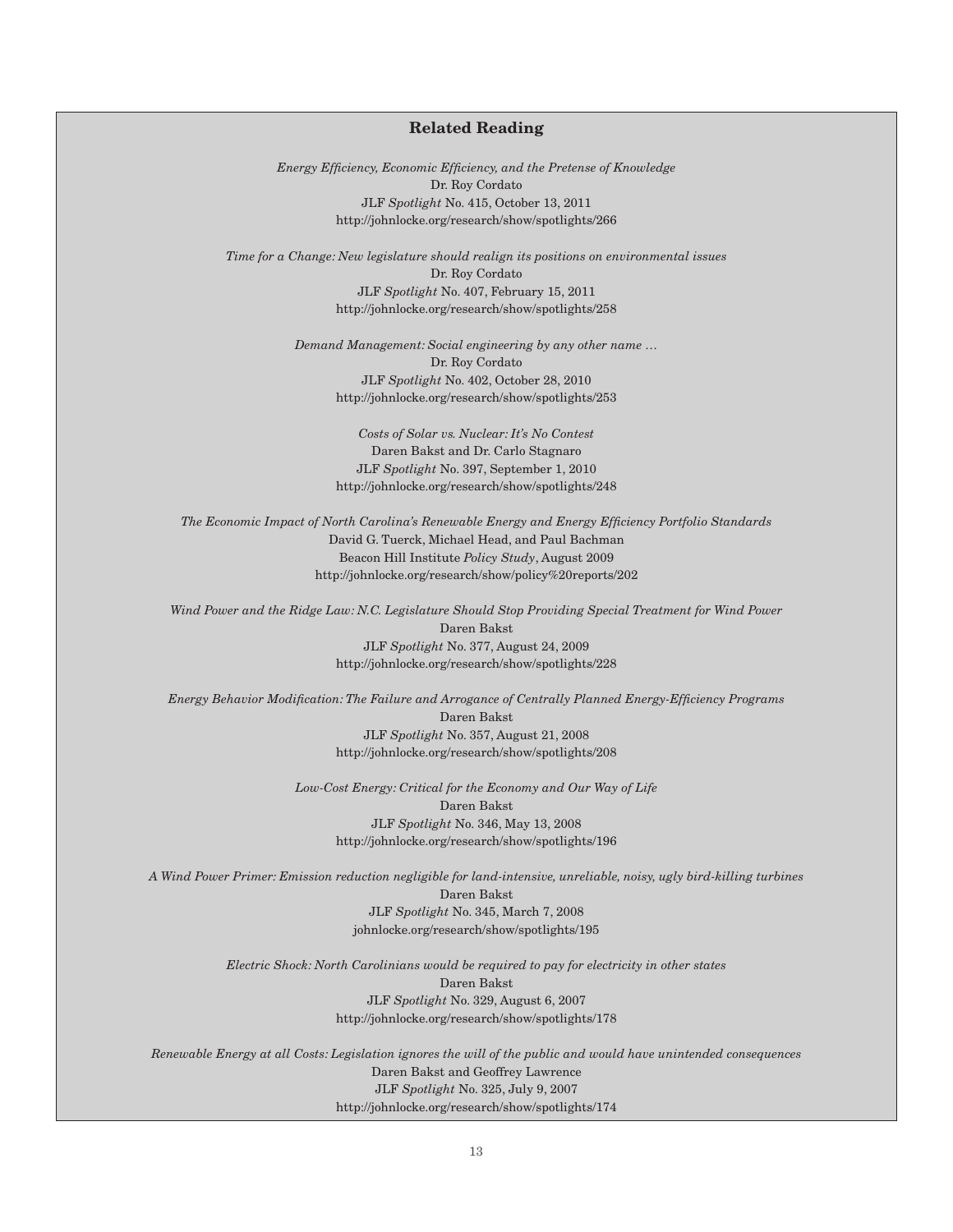# **End notes**

- 1. S.L. 2007-397, "Promote Renewable Energy/Baseload Generation," *ncga.state.nc.us/gascripts/BillLookUp/BillLookUp.pl?Session=2007&BillID=SB+3*.
- 2. S.L. 2007-397.
- 3. "Fact Sheet: 'Clean Coal' Power Plants (IGCC)," EnergyJustice.net, *energyjustice.net/files/coal/igcc/factsheet-long.pdf*.
- 4. H.B. 298, "Affordable and Reliable Energy Act," *ncga.state.nc.us/gascripts/BillLookUp/BillLookUp.pl?Session=2013&BillID=h+298&submitButton=Go*.
- 5. "How Less Became More: Wind, Power and Unintended Consequences in the Colorado Energy Market," Bentek Energy LLC, April 16, 2010, *docs.wind-watch. org/BENTEK-How-Less-Became-More.pdf*.
- 6. Eugene M. Trisko, "Energy Cost Impacts on American Families, 2001-2012," American Coalition for Clean Coal Electricity, February 2012, *americaspower.org/ sites/default/files/Energy\_Cost\_Impacts\_2012\_FINAL.pdf*. Note that residential energy prices are not just electricity prices, but they include other energy used in lieu of electricity. As listed in the report, "The principal residential energy expenses are for electricity and natural gas for heating, cooling, lighting, and appliances. Some homes also use propane fuel and other heating sources, such as home heating oil, kerosene, and wood."
- 7. Trisko, "Energy Cost Impacts on American Families," Calculations are by the author based on estimated average after-tax income and residential energy expenditures date contained in "Table 2. Estimated After-Tax Income and Energy Costs by Income Category, 2001, 2005, and Projected 2012 (In nominal dollars)."
- 8. Gene R. Nichol, "Re: Docket E-100, Sub 133; Order Requesting Comments," statement to the North Carolina Utilities Commission, July 6, 2012, *law.unc.edu* / *documents/poverty/projects/ncuc\_comments\_web.pdf*.
- 9. Pete Du Pont, "The Anti-Energy President," *The Wall Street Journal*, March 29, 2012, *online.wsj.com/article/SB1000142405270230381650457730966076322823 8.html*.
- *10. Economy Derailed: State-by-State Impacts of the EPA Regulatory Train Wreck*, American Legislative Exchange Council, April 2012, *alec.org/docs/Economy\_ Derailed\_April\_2012.pdf*.
- 11. S.L. 2012-143, "Clean Energy and Economic Security Act," *ncleg.net/gascripts/BillLookUp/BillLookUp.pl?Session=2011&BillID=S820*.
- 12. Matthew Letourneau, "Southeastern Utility Commissioners to Congress: RPS Means Higher Prices for Consumers," press release, U.S. Senate Committee on Energy & Natural Resources, June 6, 2007, *energy.senate.gov/public/index.cfm/republican-news?ID=183a660e-c6ea-49e5-b4ce-8a0fe060365e*.
- 13. Daren Bakst, "Electric Shock: North Carolinians would be required to pay for electricity in other states," John Locke Foundation *Spotlight* No. 329, August 6, 2007, *johnlocke.org/research/show/spotlights/178*.
- 14. Jon Sanders, "Carolina Cronyism: Introduction, Overview, and Reforms," John Locke Foundation *Policy Report*, July 2012, *johnlocke.org/research/show/ policy%20reports/246*.
- 15. Roy Cordato, "Of Pyramids and Renewable Energy," Environment Update, John Locke Foundation, February 27, 2013, *johnlocke.org/newsletters/research/2013- 02-27-37qa9fjdmlg6tv583u6ug3pc74-enviro-update.html*.
- 16. David G. Tuerck, Michael Head, and Paul Bachman, "The Economic Impact of North Carolina's Renewable Energy and Energy Efficiency Portfolio Standard," the Beacon Hill Institute at Suffolk University, August 2009, *johnlocke.org/research/show/policy%20reports/2*02.
- 17. Jonathan A. Lesser, "Gresham's Law of Green Energy," *Regulation*, Winter 2010–2011, available at *cato.org/sites/cato.org/files/serials/files/ regulation/2010/12/regv33n4-3.pdf*.
- 18. Roy Cordato, "A Decade of Data on Smog: Just the Facts," John Locke Foundation *Spotlight* No. 378, September 2, 2009, *johnlocke.org/research/show/ spotlights/229*, and Cordato, "Foggy Facts on Smog: NC Ozone Levels Aren't Bad or Getting Worse," John Locke Foundation *Spotlight* No. 212, March 7, 2002, *johnlocke.org/research/show/spotlights/56*.
- 19. Roy Cordato, "The Clean Smokestacks Bill: A Retrospective," John Locke Foundation *Spotlight* No. 383, March 5, 2010, *johnlocke.org/research/show/ spotlights/234*.
- 20. "Nuclear Energy," Clean Energy, United State Environmental Protection Agency, *epa.gov/cleanenergy/energy-and-you/affect/nuclear.html*, accessed February 13, 2013.
- 21. Fiona Harvey, "Gas rebranded as green energy by EU," *The Guardian* (U.K.), May 29, 2012, *guardian.co.uk/environment/2012/may/29/gas-rebranded-greenenergy-eu*.
- 22. "How Less Became More," Bentek Energy.
- 23. Paul Chesser, "Abound Solar's Toxic Waste Highlights Enviro Hypocrisy on Pollution," National Legal and Policy Center, February 28, 2013, *nlpc.org/ stories/2013/02/28/abound-solars-toxic-waste-highlights-enviro-hypocrisy-pollution*.
- 24. "Solyndra Not Dealing with Toxic Waste at Milpitas Facility," CBS SF Bay Area, April 28, 2012, *sanfrancisco.cbslocal.com/2012/04/28/solyndra-not-dealingwith-toxic-waste-at-milpitas-facility*.
- 25. Mark Jaffe, "Colorado orders Abound Solar to clean up hazardous waste at four sites," *The Denver Post*, February 25, 2013, *denverpost.com/breakingnews/ ci\_22666212/colorado-orders-abound-solar-clean-up-hazardous-waste*.
- 26. Dustin Mulvaney, "Toward a Just and Sustainable Solar Energy Industry," Silicon Valley Toxics Coalition *White Paper*, January 14, 2009, *svtc.org/wp-content/ uploads/Silicon\_Valley\_Toxics\_Coalition\_-\_Toward\_a\_Just\_and\_Sust.pdf*.
- 27. "Permits show Apple building new solar farm for Maiden data center," WSOC-TV, October 25, 2011, *wsoctv.com/news/news/permits-show-apple-building-newsolar-farm-for-mai/nGSbj*; also see Paul Chesser, "'Green' Apple Tortures the Environment -- for Solar!", National Legal and Policy Center, October 28, 2011, *nlpc. org/stories/2011/10/27/green-apple-tortures-environment-solar*.
- 28. Timothy Searchinger et al., *Science* 29 February 2008: Vol. 319, no. 5867, pp. 1238–1240, *sciencemag.org/content/319/5867/1238*. A discussion of conflicting studies based on historical data can be viewed at Kevin Bullis, "Do Biofuels Reduce Greenhouse Gases?", MIT Technology Review, May 20, 2011, *technologyreview.com/news/424050/do-biofuels-reduce-greenhouse-gases*.
- 29. Paul Chesser, "Duke Energy Can Burn Forests for 'Green' Credits," National Legal and Policy Center, August 10, 2011, *nlpc.org/stories/2011/08/10/dukecan-burn-forests-'green'-energy*; Chris Bagley, "Duke wins court case regarding renewable energy," *Triangle Business Journal*, August 4, 2011, *bizjournals.com/ triangle/news/2011/08/04/duke-wins-court-case-regarding.html*.
- 30. "Most states have Renewable Portfolio Standards," Today in Energy, U.S. Energy Information Administration, February 3, 2012, *eia.gov/todayinenergy/detail. cfm?id=4850*.
- 31. Studies cited: California: Benjamin Zycher, "The Looming Rate Bomb: The 33 Percent Renewable Electricity Mandate and Electricity Prices in California," Pacific Research Institute, January 23, 2013, *pacificresearch.org/fileadmin/templates/pri/images/Studies/PDFs/2013/ElectricityCosts\_Zycher\_F.pdf*; Colorado: David G. Tuerck, Paul Bachman, and Michael Head, "The Economic Impact of Colorado's Renewable Portfolio Standard," The Beacon Hill Institute at Suffolk University and American Tradition Institute, February 2011, *atinstitute.org/wp-content/uploads/2011/02/CO-ATI-RPS-Study.pdf*; Delaware: Tuerck, Bachman, and Head, "The Cost and Economic Impact of Delaware's Renewable Portfolio Standard," Caesar Rodney Institute and American Tradition Institute, May 2011, *atinstitute.org/wp-content/uploads/2011/05/ATI-DE-RPS-Study-May-2011.pdf*; Kansas: Tuerck, Bachman, and Head, "The Economic Impact of the Kansas Renewable Portfolio Standard," Beacon Hill Institute and Kansas Policy Institute, July 2012, *kansaspolicy.org/researchcenters/budgetandspending/ budgetandspendingstudies/95311.aspx*; Maine: Tuerck, Bachman, and Head, "The Economic Impact of Maine's Renewable Portfolio Standard," Beacon Hill Institute and Maine Heritage Policy Center, *Path to Prosperity*, Vol. 10, No. 6, September 27, 2012, *mainepolicy.org/wp-content/uploads/Path-to-Prosperity-*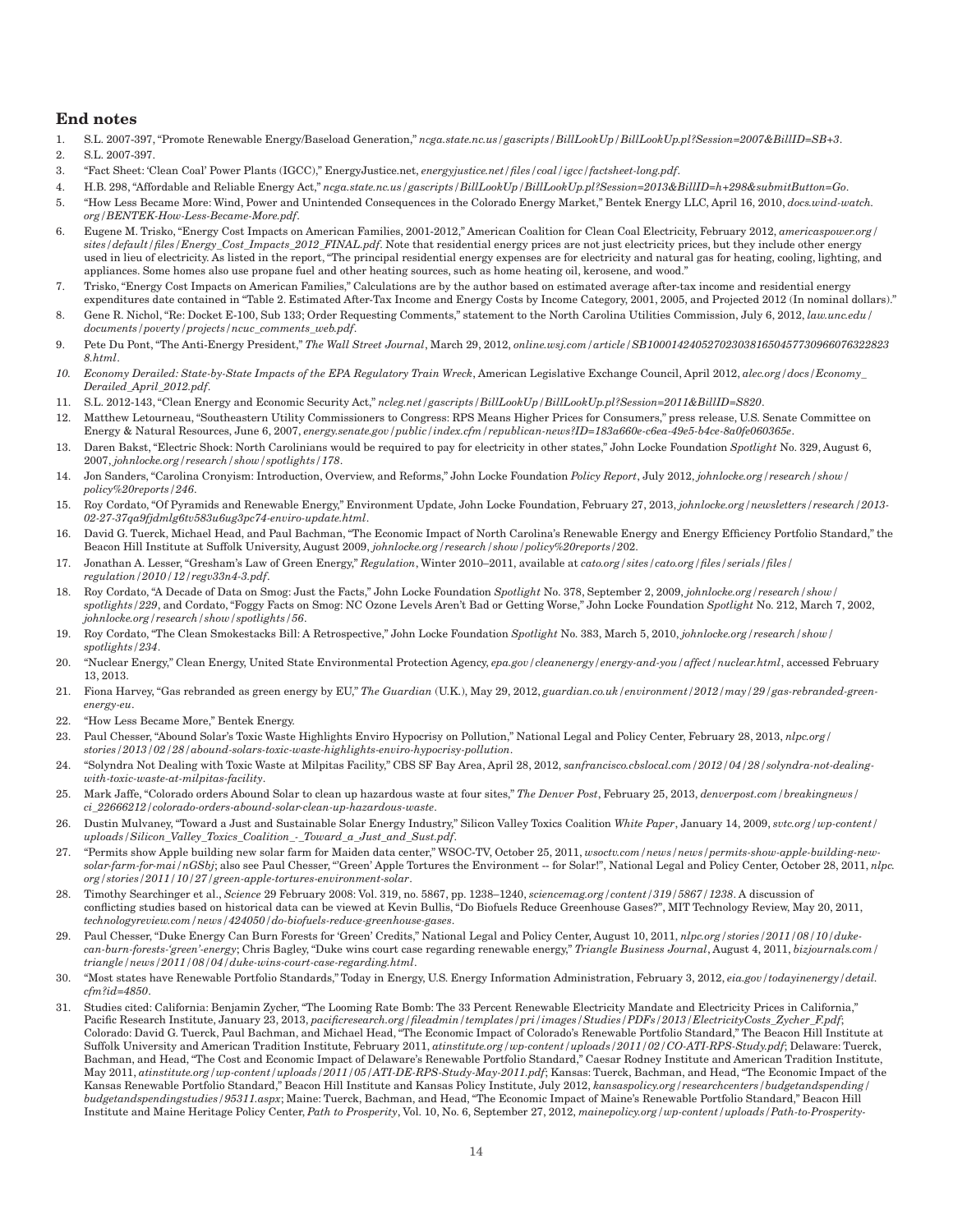*Maine-RPS-Standards-092712.pdf*; Minnesota: Tuerck, Bachman, and Head, "The Economic Impact of Minnesota's Renewable Portfolio Standard," Minnesota Free Market Institute and American Tradition Institute, April 2011, *atinstitute.org/wp-content/uploads/2011/06/ATI\_MNFMI\_RPS\_Study\_final.pdf*; Missouri: Tuerck, Bachman, and Head, "The Economic Impact of Missouri's Renewable Portfolio Standard," Beacon Hill Institute, November 2012, *beaconhill.org/ BHIStudies/RPS/MO-RPS-BHI-2012-1115.pdf*; Montana: Tuerck, Bachman, and Head, "The Economic Impact of Montana's Renewable Portfolio Standard," Montana Policy Institute and American Tradition Institute, January 2011, *heartland.org/sites/all/modules/custom/heartland\_migration/files/pdfs/29331. pdf*; New Mexico: Tuerck, Bachman, and Head, "The Economic Impact of New Mexico's Renewable Portfolio Standard," Rio Grande Foundation and American Tradition Institute, February 2011, *riograndefoundation.org/downloads/rgf\_nm\_rps\_study.pdf*; North Carolina: Tuerck, Bachman, and Head, "The Economic Impact of North Carolina's Renewable Energy and Energy Efficiency Portfolio Standard" (NC's RPS), Beacon Hill Institute, August 2009, *johnlocke.org/research/ show/policy%20reports/202*; Ohio: Tuerck, Bachman, and Head, "The Cost and Economic Impact of Ohio's Alternative Energy Portfolio Standard," Beacon Hill Institute and American Tradition Institute, April 2011, *atinstitute.org/wp-content/uploads/2011/04/ATI\_OH\_RPS\_study.pdf*; Oregon: Tuerck, Bachman, and Head, "Economic Impact of Oregon's Renewable Portfolio Standard," Beacon Hill Institute and Cascade Policy Institute, March 2011, *cascadepolicy.org/pdf/2011- 3-9-RPSreport.pdf*; Pennsylvania: Tuerck, Bachman, and Head, "The Economic Impact of Pennsylvania's Alternative Portfolio Standard," Beacon Hill Institute, December 2012, *beaconhill.org/BHIStudies/PA-AEPS2012/PA-AEPS-study-BHI-Dec-2012.pdf*; and Wisconsin: Tuerck, Bachman, and Head, "The Economic Impact of Wisconsin's Renewable Portfolio Standard," The Wisconsin Policy Research Institute, March 2013, *heartland.org/sites/default/files/wpri\_rps.pdf*.

- 32. Tuerck et al., "Economic Impact of NC's RPS." Report figures given in 2009 dollars were adjusted to 2012 dollars using the Consumer Price Index (Estimate), 1800–, available at the Federal Reserve Bank of Minneapolis, *minneapolisfed.org/community\_education/teacher/calc/hist1800.cfm*.
- 33. Tuerck et al., "Economic Impact of NC's RPS."
- 34. Kansas: H.B. 2241 (push the 15 percent compliance deadline to 2018 and remove the later 20 percent compliance requirement), *kslegislature.org/li/b2013\_14/ measures/documents/hb2241\_01\_0000.pdf*; Minnesota: H.F. 306 and companion S.F. 97 (repeal RPS), *revisor.mn.gov/bin/bldbill.php?bill=H0306.0.html&ses sion=ls88*; Ohio: S.B. 34 (repeal RPS), *legislature.state.oh.us/bills.cfm?ID=130\_SB\_34*; Texas: H.B. 2026 (repeal RPS), *capitol.state.tx.us/tlodocs/83R/billtext/ html/HB02026I.htm*; West Virginia: H.B. 2069 (repeal RPS), *legis.state.wv.us/bill\_status/Bills\_history.cfm?input=2609&year=2013&sessiontype=RS&btype=bill*; Wisconsin: S.B. 47 (freeze RPS), *docs.legis.wisconsin.gov/2013/proposals/sb47.*
- 35. Illinois: HB 103 (include clean coal), *ilga.gov/legislation/billstatus.asp?DocNum=103&GAID=12&GA=98&DocTypeID=HB&LegID=68485&SessionID=85*; Maryland: S.B. 976 (include natural gas), *mgaleg.maryland.gov/webmga/frmMain.aspx?pid=billpage&stab=03&id=sb0976&tab=subject3&ys=2013RS*; Missouri: HB 44 (remove restrictions on hydroelectricity), *legiscan.com/MO/bill/HB44/2013*; Montana: SB 164 (exempt small utilities), *laws.leg.mt.gov/legprd/ LAW0203W\$BSRV.ActionQuery?P\_SESS=20131&P\_BLTP\_BILL\_TYP\_CD=SB&P\_BILL\_NO=164&P\_BILL\_DFT\_NO=&P\_CHPT\_NO=&Z\_ACTION=Find&P\_ SBJT\_SBJ\_CD=&P\_ENTY\_ID\_SEQ=*; Ohio: S.B. 58 (review and possibly modify RPS), l*egislature.state.oh.us/bills.cfm?ID=130\_SB\_58*; Oregon: HB 2108 (modify RPS for small utilities), *leg.state.or.us/13reg/measures/hb2100.dir/hb2108.intro.html*, and SB 121 (remove restrictions on hydroelectricity), *leg. state.or.us/13reg/measures/sb0100.dir/sb0121.intro.html*; Virginia: S.B. 1269 and companion H.B. 1946 (remove incentives for utilities to build or invest in renewable-energy projects), *leg1.state.va.us/cgi-bin/legp504.exe?131+sum+SB1269*; West Virginia: H.B. 2564 (block enforcement of RPS if any coal is imported into the U.S.), *legis.state.wv.us/mobile/legislation/bill\_text.cfm?orig=H&type=B&num=2564&year=2013&sess=RS&doc=hb2564%20intr.htm*; and Wisconsin: A.B. 34 (include nuclear), *docs.legis.wisconsin.gov/2013/proposals/ab34*.
- 36. "Progress seeks first rate increase in 25 years," WRAL, October 12, 2012, *wral.com/progress-seeks-first-rate-increase-in-25-years/11654154*.
- 37. Tara Lynn, "NC Utilities Commission to consider Progress Energy rate hike," WRAL, March 18, 2013, *wral.com/nc-utilities-commission-to-consider-progressenergy-rate-hike-/12236136*.
- 38. Cullen Browder, "Progress Energy tries to bolster case for rate increase," WRAL, March 18, 2013, *wral.com/nc-utilities-commission-to-consider-progress-energyrate-hike-/12236136*.
- 39. "Progress Energy Residential Rate Increase to Exceed 10% After Proposed Settlement with Public Staff," press release, North Carolina Waste Awareness and Reduction Network (NC WARN), March 13, 2013, *ncwarn.org/2013/03/progress-energy-residential-rate-increase-to-exceed-10-after-proposed-settlement-withpublic-staff-news-release-from-nc-warn*.
- 40. "Duke Energy seeks rate increase," WRAL, February 4, 2013, *wral.com/duke-energy-seeks-rate-increase/12063688*.
- 41. "NC panel hears views on Duke Energy rate increase," Associated Press, March 13, 2013, via *charlotteobserver.com/2013/03/13/3911343/nc-panel-hears-viewson-duke-energy.html*.
- 42. John Murawski, "Possible tax credit repeal could threaten N.C. solar," *The News & Observer*, March 23, 2013, *newsobserver.com/2013/03/23/2772040/possibletax-credit-repeal-could.html*. The article portrays the solar industry in North Carolina as "an extraordinary success story" that nevertheless could not sustain the end of state subsidies and tax credits; for discussion, see Jon Sanders, "The solar dance: the amazing success story that's one lost public dollar from collapse," The Locker Room blog, John Locke Foundation, March 25, 2013, *lockerroom.johnlocke.org/2013/03/25/the-solar-dance-the-amazing-success-story-thats-one-lostpublic-dollar-from-collapse*.
- 43. Rod Funderburk and Jim Clarkson, "Carolina Regulatory Update," Resource Supply Management, March 2013, *rsmenergy.com*.
- 44. Daren Bakst, "A Wind Power Primer: Emission reduction negligible for land-intensive, unreliable, noisy, ugly bird-killing turbines," John Locke Foundation *Spotlight* No. 345, March 7, 2008, *johnlocke.org/research/show/spotlights/195*.
- 45. Rich Miller, Asjylyn Loder, and Jim Polson, "Americans Gaining Energy Independence With U.S. as Top Producer," *Bloomberg*, February 7, 2012, *bloomberg.com/ news/2012-02-07/americans-gaining-energy-independence-with-u-s-as-top-producer.html*.
- 46. Daniel Gilbert and Tom Fowler, "Natural Gas Glut Pushes Exports," *The Wall Street Journal*, October 4, 2012, *online.wsj.com/article/SB10000872396390444223 104578036403362012318.html*.
- 47. Juan Forero, "Center of gravity in oil world shifts to Americas," *The Washington Post*, May 25, 2012, *washingtonpost.com/world/the\_americas/center-of-gravityin-oil-world-shifts-to-americas/2012/05/25/gJQAjeuVqU\_story.html*.
- 48. "North America leads shift in global energy balance, IEA says in latest World Energy Output," press release, International Energy Agency, November 12, 2012, *iea.org/newsroomandevents/pressreleases/2012/november/name,33015,en.html*.
- 49. Nick Gillespie, "Fracking Amazing: US Carbon Emissions in 2012 Will be Lower than in 2007 Due to Fracking," Reason, January 7, 2013, *reason.com/ blog/2013/01/07/fracking-amazing-us-carbon-emissions-low*.
- 50. See, e.g., Kopin Tan, "The Next Manufacturing Boom Will Be Ours," cover, *Barron's*, January 28, 2013, *online.barrons.com/article/SB50001424052748703684904 578257813892131352.html*, and discussion in Jon Sanders, "Fracking's promise of jobs, growth too compelling to ignore," Rights & Regulation Update, John Locke Foundation, March 9, 2012, *johnlocke.org/newsletters/research/2012-03-09-qf2eggkekci641s8qsooalpbc1-regulation-update.html*.
- 51. James Pethokoukis, "The entire Obama presidency, in one anecdote," AEIdeas, American Enterprise Institute, March 13, 2012, *aei-ideas.org/2012/03/the-entireobama-presidency-in-one-anecdote*.
- 52. H.B. 298.
- 53. Letourneau, "Southeastern Utility Commissioners to Congress."
- 54. Generated from the Utility RPS Compliance Report page of the North Carolina Renewable Energy Tracking System (NC-RETS), *portal2.ncrets.org/myModule/ rpt/myrpt.asp?r=114*, accessed March 20, 2013. Of the 11,477 RECs retired in 2011 by Duke Energy, 2,870 (25 percent) were out-of-state RECs. Of the 7,816 RECs retired in 2011 by Progress Energy, 1,954 (25 percent) were out-of-state RECs.
- 55. Imported Facilities, NC-RETS, *https://portal2.ncrets.org/myModule/rpt/myrpt.asp*, accessed March 20, 2013.